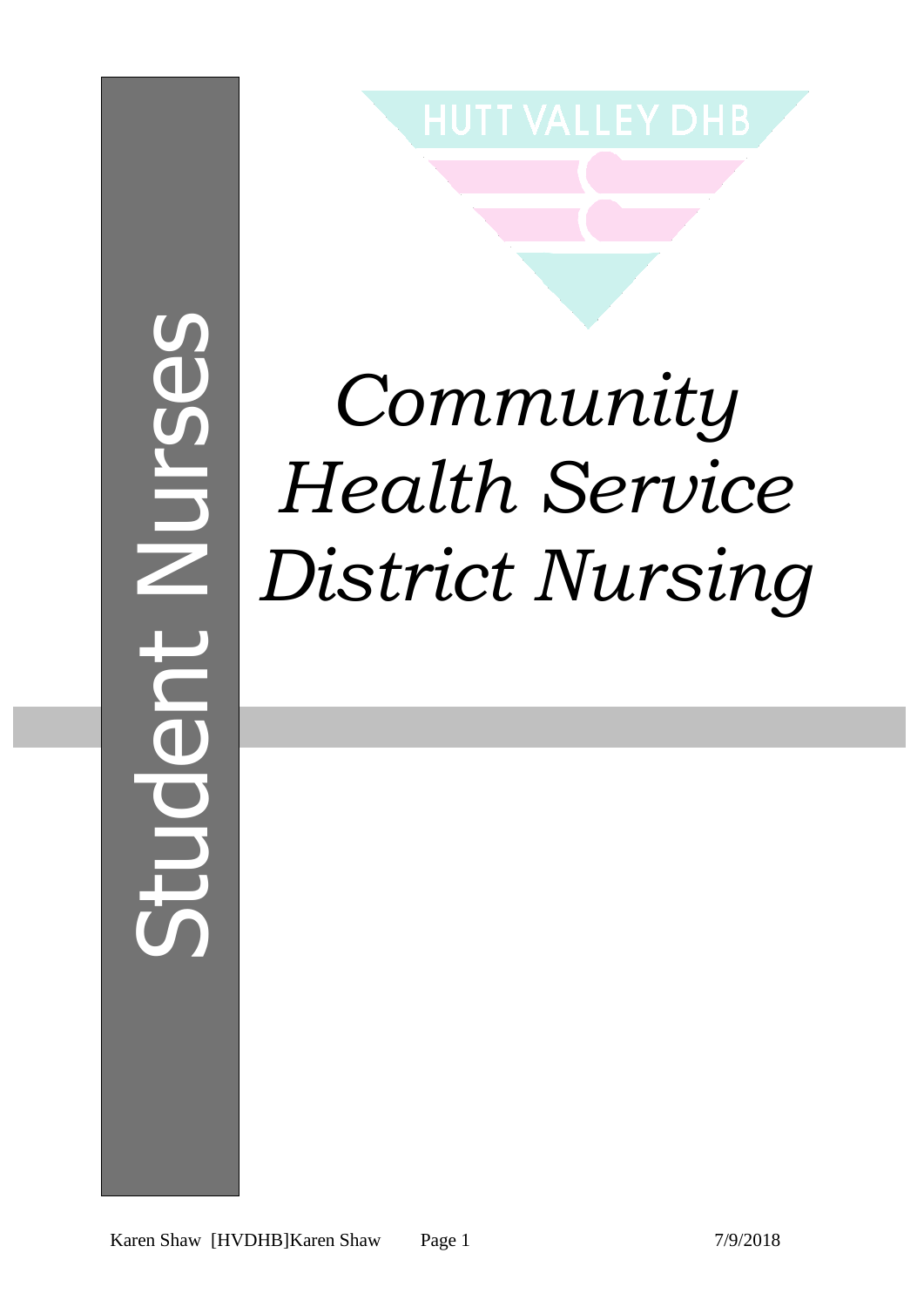#### Student Name:

#### Student Contact Details for ……………………………Ward/department

#### **Contact details**

The staff on the ward/department care about your well-being as well as your education. They will notice and be concerned if you don't arrive for a planned shift, if there is illness on the ward or in the case of an emergency. They may need to contact you to check you're ok and to let you know if there needs to be a change to your shifts.

Please could you provide the ward with your contact details and an emergency contact using the form below? **This information will be kept by a senior staff member for the length of this placement and then will be destroyed. It will not be shared with anyone else without your permission unless there is an emergency.**

| Your Name         |  |
|-------------------|--|
|                   |  |
| Your Home Phone   |  |
| number            |  |
| Your mobile phone |  |
| number            |  |
| Name of emergency |  |
| contact           |  |
| Phone number of   |  |
| emergency contact |  |

#### **Contacting your Tutor/CTA**

From time to time the staff on the ward may need to contact your tutor regarding your progress, for support or in the case of problems.

Please could you supply the contact details for the tutor/CTA that will be supporting you during this placement, in the form below?

| Name of Tutor/CTA             |  |
|-------------------------------|--|
| Phone number for<br>Tutor/CTA |  |

**Please complete a new form before each new placement and give it to the senior staff at the beginning of your placement.**

Thank you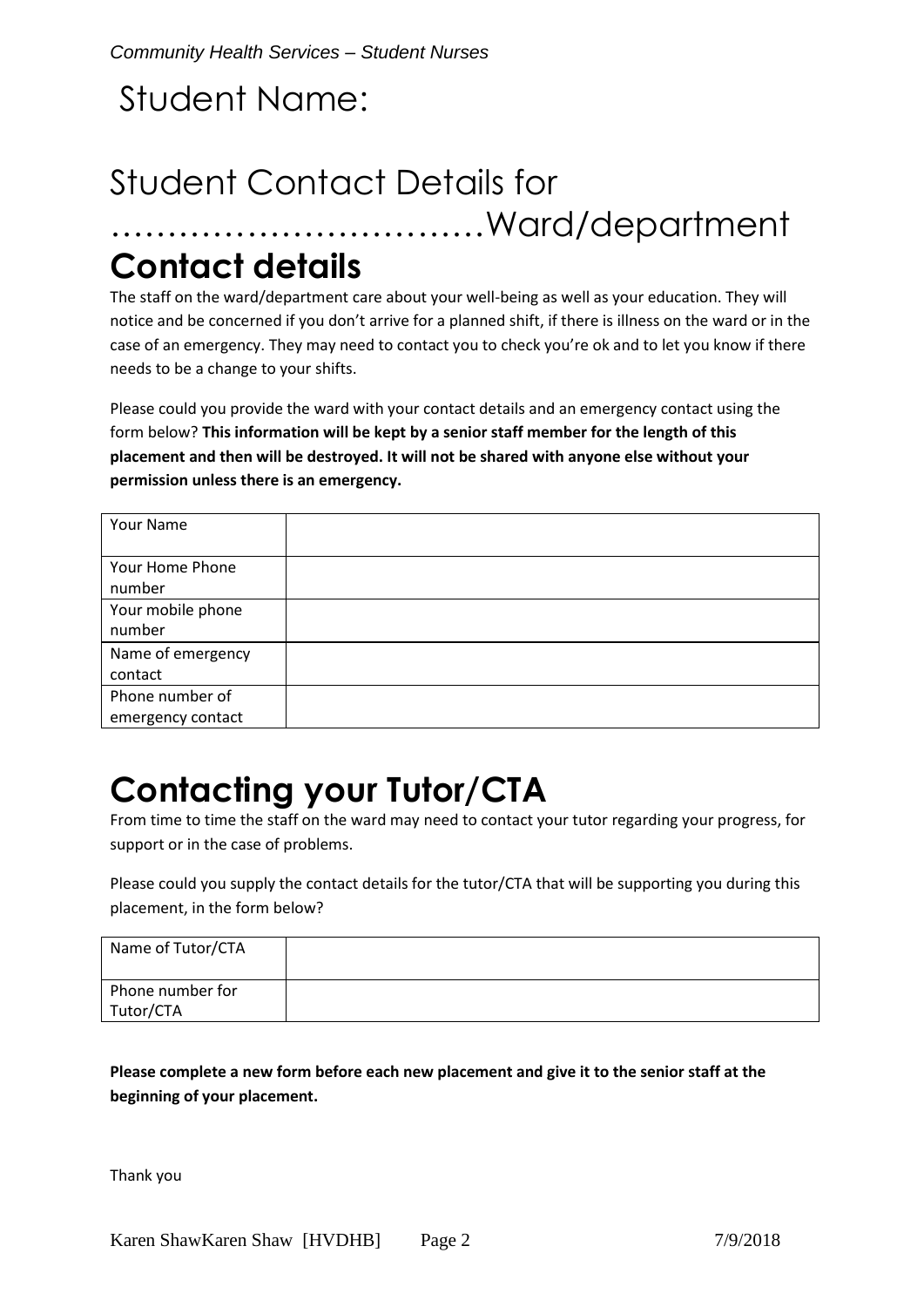#### Community Health Services

CHS aims to provide a responsive professional specialist and generalist district nursing service, short term personal cares, home help and meals on wheels to patients who live within the Hutt Valley.

The service aims for patients to remain at home and or facilitate timely discharge from hospital.

Access to this service is by referral from health professionals such as GP's Practice nurses or others involved in the persons care.

The district nursing team is divided into three geographical areas- North Central and south. Each team has an associate clinical nurse manager and specific district nurses working within that particular area. Each patient is appointed a primary nurse who is their main contact person. However each patient will be cared for by their primary and other district nurses. The nurse will complete a nursing assessment to determine the patient's health and or personal care needs and will develop a plan of care with them. This plan may involve other health professionals such as physiotherapists, occupational therapists, dietitians, social workers and other community workers.

As often as possible the focus of care is to enable the person and their whanau to optimize their health status and their independence.

#### Welcome!! We are looking forward to working with you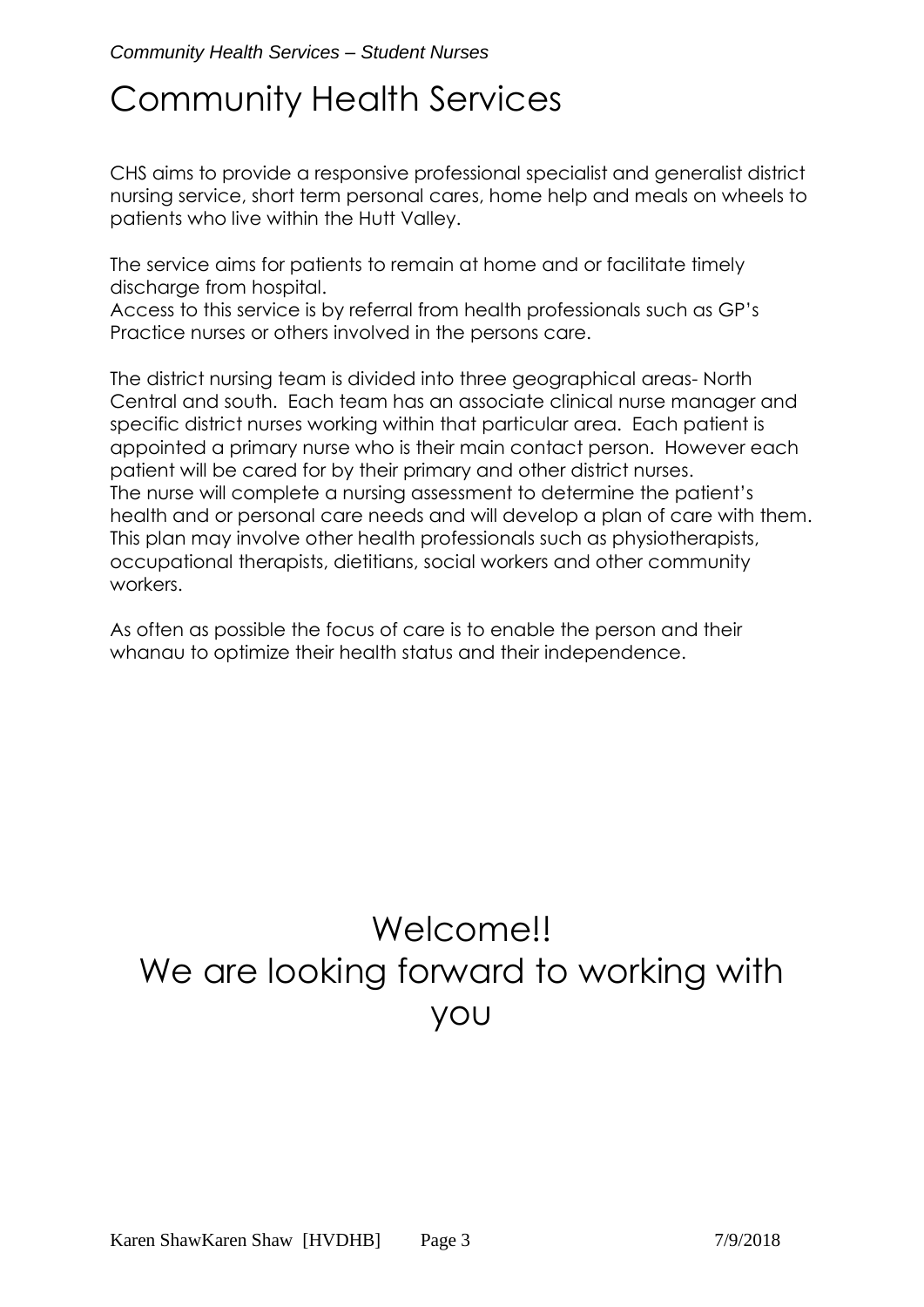### **Contacts**

This should contain information on all the key contacts for the ward/unit

| <b>Community Health Service</b>                     | 3 <sup>rd</sup><br>Community<br>Floor | 5666 999 ask for ext 9148 |  |  |
|-----------------------------------------------------|---------------------------------------|---------------------------|--|--|
|                                                     | <b>Health</b><br>Building,<br>Hutt    | Or                        |  |  |
|                                                     | Hospital                              | DDI 570 9148. You can     |  |  |
|                                                     |                                       | leave a message this is   |  |  |
|                                                     |                                       | checked regularly         |  |  |
| <b>Clinical Nurse Manager</b>                       | Karen Blair                           | DDI 570 9183              |  |  |
|                                                     |                                       |                           |  |  |
| <b>Associate</b><br><b>Clinical</b><br><b>Nurse</b> | Julie Boyer                           | 570 9148 ask to be put    |  |  |
| <b>Managers</b>                                     | <b>Bernadine Coddington</b>           | through to one of<br>the  |  |  |
|                                                     | Maree Southward                       | ACNM's                    |  |  |

Please contact Karen or any of the ACNM's to discuss your placement. If you are sick while on placement please advise the office. You can leave a message as they are checked every morning.

#### **Your Preceptor**

You will be allocated 1 or 2 main preceptors; these preceptors will be responsible for helping you with completing your objectives. We will endeavor to ensure that you mainly work with these preceptors; however, due to shift work this is not always possible. It is your responsibility to ensure the nurses you are working with are aware of your objectives for the day/week. You must provide evaluations and/or other paperwork to your preceptors in a timely fashion (i.e. not on the due date!!). Your preceptors will not complete any evaluations if you give it to them on your last days in the department.

If you have any concerns or questions do not hesitate to contact Karen Blair CNM.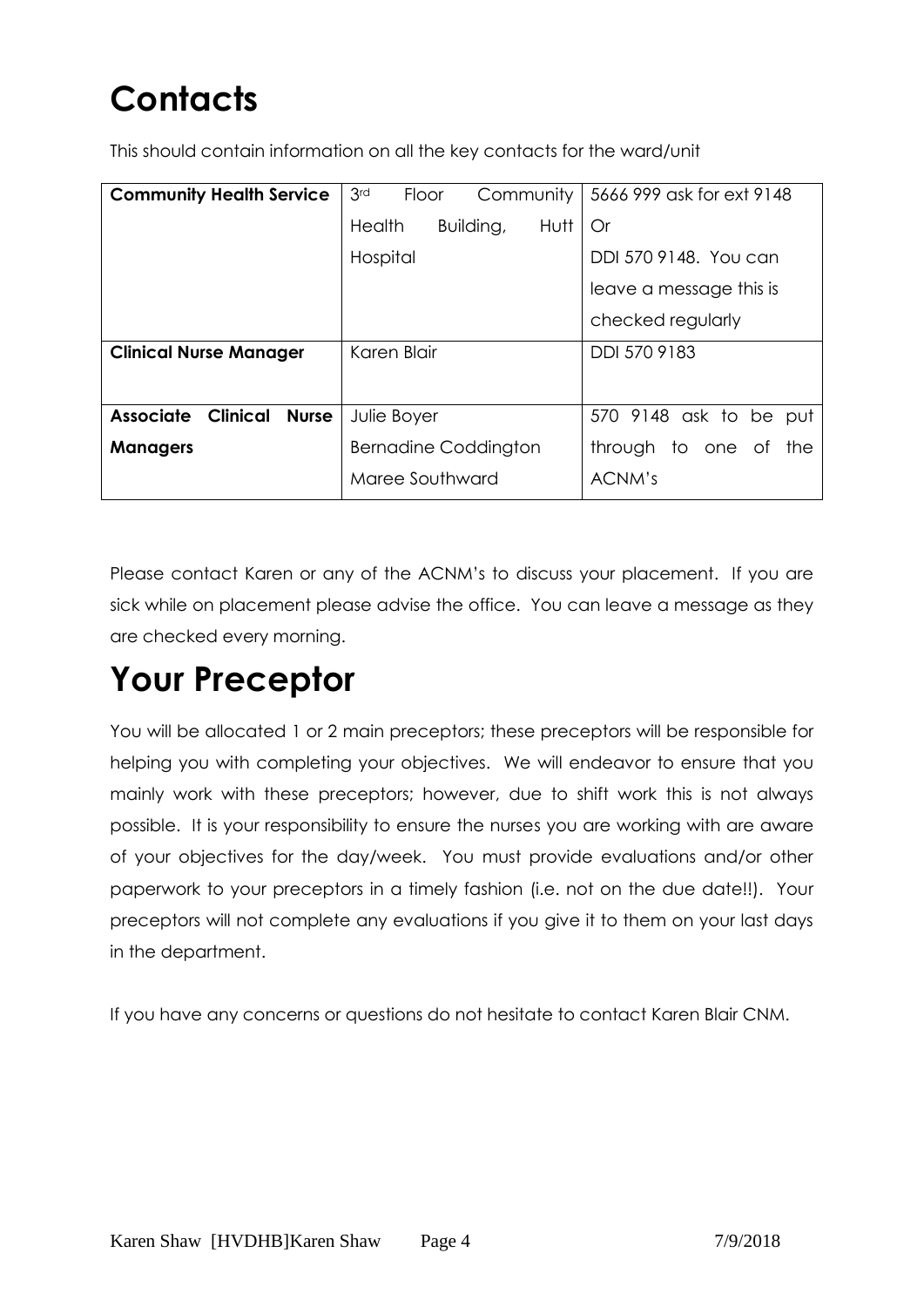#### **Expectations of the Student Nurse while on placement at CHS**

The shifts in CHS are:

| Morning   | $\therefore$ 0800 hrs to 1630 hrs |
|-----------|-----------------------------------|
| Afternoon | $: 1100$ hrs to 1930hrs           |
|           | $\div$ 1230 hrs to 2100 hrs       |

We have a few expectations of student nurses working in Community Health:

- $\cdot \cdot$  It is expected that you arrive on time for your shift and if you are going to be late or you are unwell and can not come to call the department on *570 9148*
- $\div$  You must complete the full shift that you are allocated to work if you are unable to do so please discuss this with your nurse, preceptor or nurse educator.
- $\cdot \cdot$  It is important for your preceptor or the nurse you are working with that he/she is aware of your objectives
- ◆ Due to infection control a clean uniform must be worn, long hair must be tied back and you will need something warm on top as you will be in and out of a car most of the day
- You will need to bring lunch, snacks and a water bottle as you will be out on the road for most of the day
- If you are not achieving your objective please see one of the ACNM's or your preceptor (before the last week in the unit)
- \* Please ensure all documentation you need to complete for the polytechnic/university is accomplished before the last days in the department – your preceptor will **not** complete any paper that is given to him or her if it is given in the last days of your placement

 $\frac{1}{2}$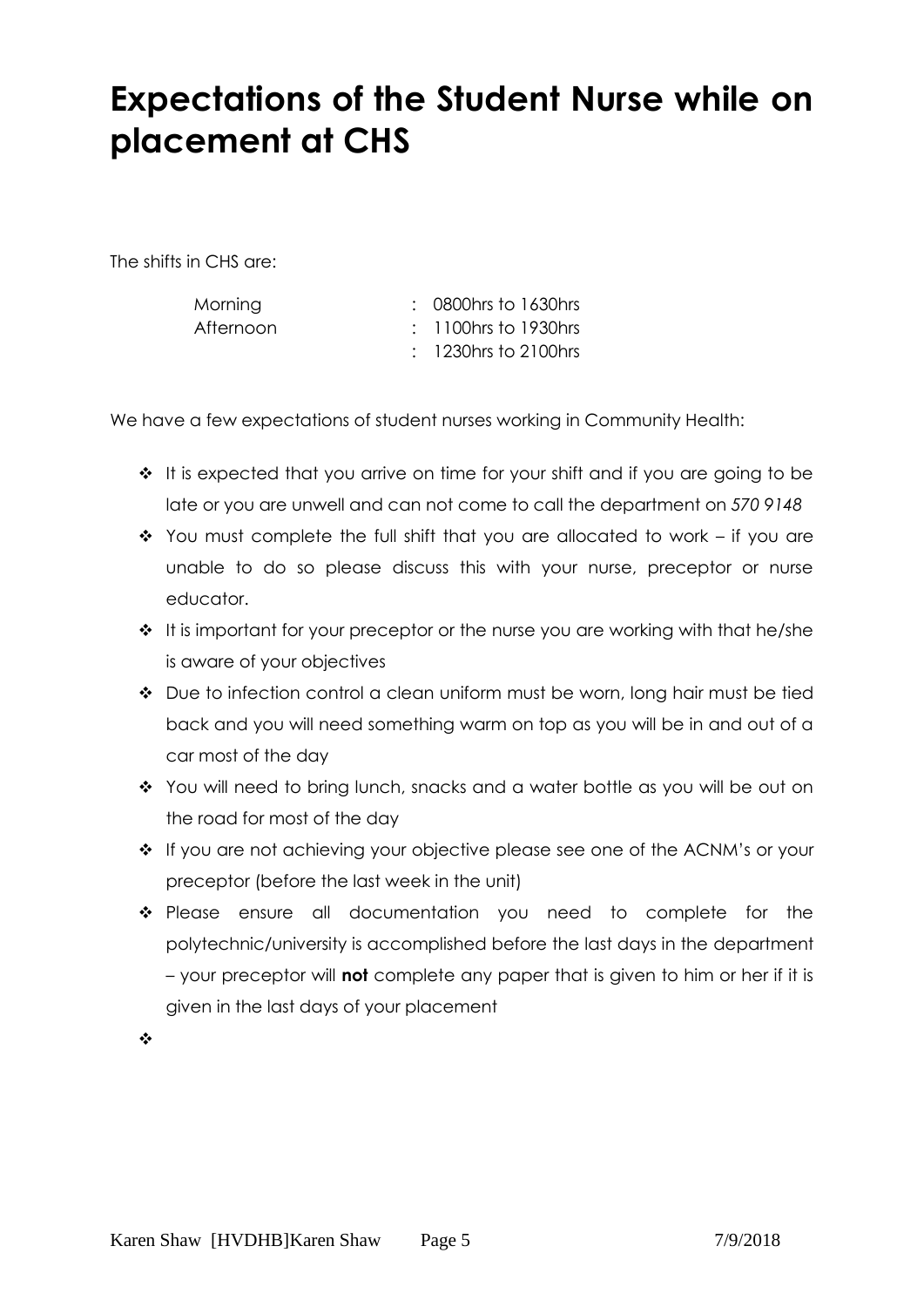#### **Safety Measures in Community Health Services**

Please detail specific safety measures applied or needed in your unit/ward. This should include:

- For safety purposes always let someone know when you are leaving the department
- Listen to instructions from your preceptor or other nurses

In the event of an earthquake:

- If you are out and about keep yourself safe, use turtle position or get under table if able.
- Check pt that you are with
- Text/phone into CHS to let them know where you are and that you are safe
- If you are in the CHS building get under a desk and listen to what the senior team tell you to do

In the event of a flood/Wild Weather:

Whilst out and about with the DN you may find some areas are flooded when you are out visiting

- Listen to your preceptor
- Do not drive into flooded areas
- ❖ Stay safe
- Check in regularly with Base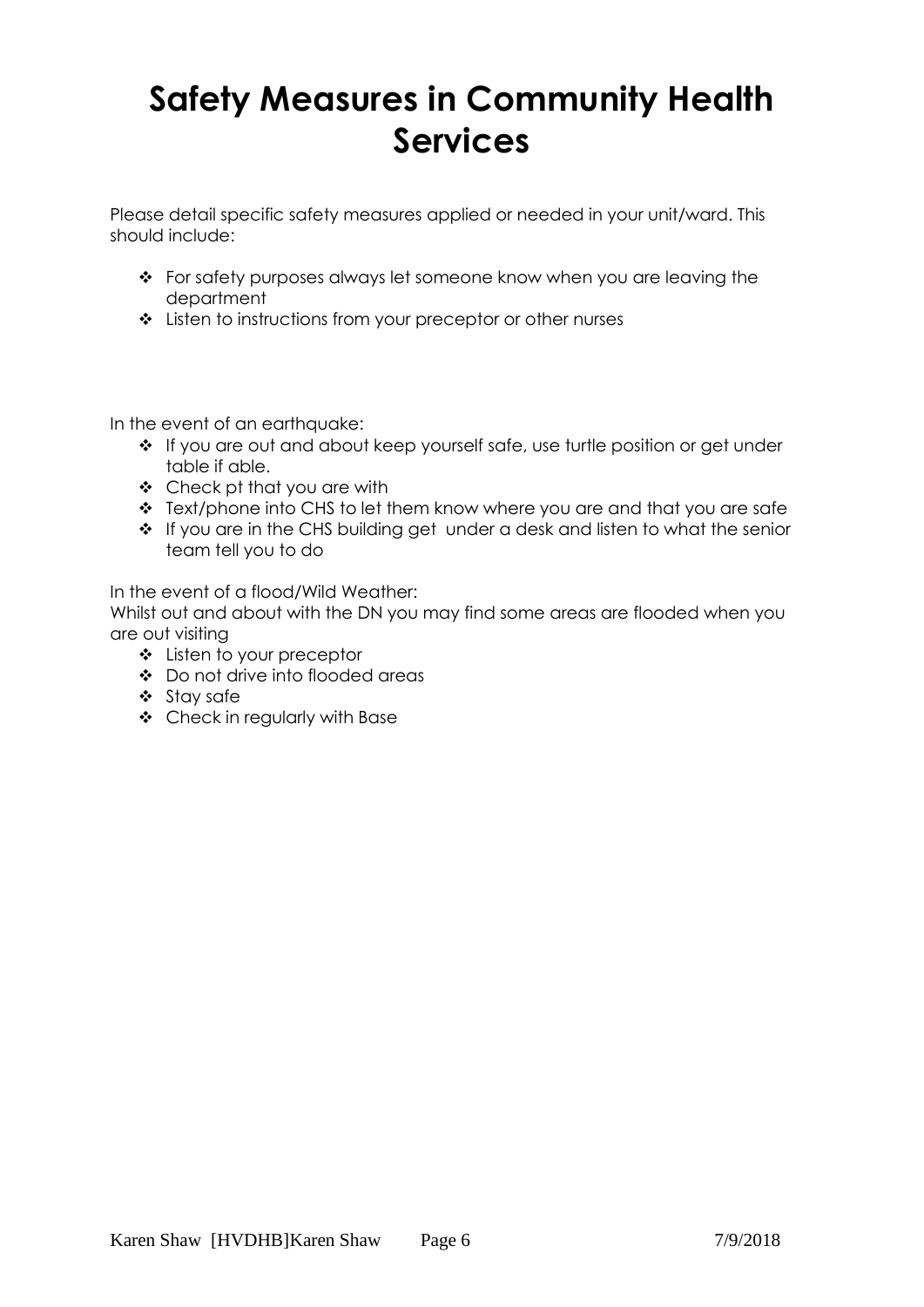#### **Treasure Hunt**

This list is designed to help you become familiar with the environment, but is by no means exhaustive of all the things you will be required to locate.

- 
- 
- 
- 
- $\Box$  Clinical Nurse Manager Office  $\Box$  Manual BP machines
- 
- 
- 
- 
- $\Box$  Lower Hutt Clinic 1 & 2  $\Box$  Photocopier
- $\Box$  Supply Room  $\Box$  Patient Files
- $\Box$  Stoma and continence supply room
- 
- $\Box$  VAC dressing supplies  $\Box$  Event forms
- 
- $\Box$  Alcohol Swabs  $\Box$  Sterile Gloves
- $\Box$  Where to store your bag  $\Box$  Chest drains
- $\Box$  Roster  $\Box$  Plain Gauze
- Drug Fridge Clinical policies & procedures
- □ Drug Cupboard □ "Notes on Injectable Drugs"
- $\Box$  Referrals  $\Box$  Bladder scanner
	-
- $\Box$  Dressing Bags  $\Box$  Suction Equipment
- $\Box$  Computers  $\Box$  Bio-hazard bags
- $\Box$  Kitchen store room  $\Box$  Tympanic thermometer covers
- $\Box$  Staff tea room  $\Box$  Stationery supplies
	-
	-
	- $\Box$  Laboratory forms
- $\Box$  Car keys  $\Box$  ACNM Desks
	-
- $\Box$  Dressing Supplies  $\Box$  Clinical nurse specialists
	-
	-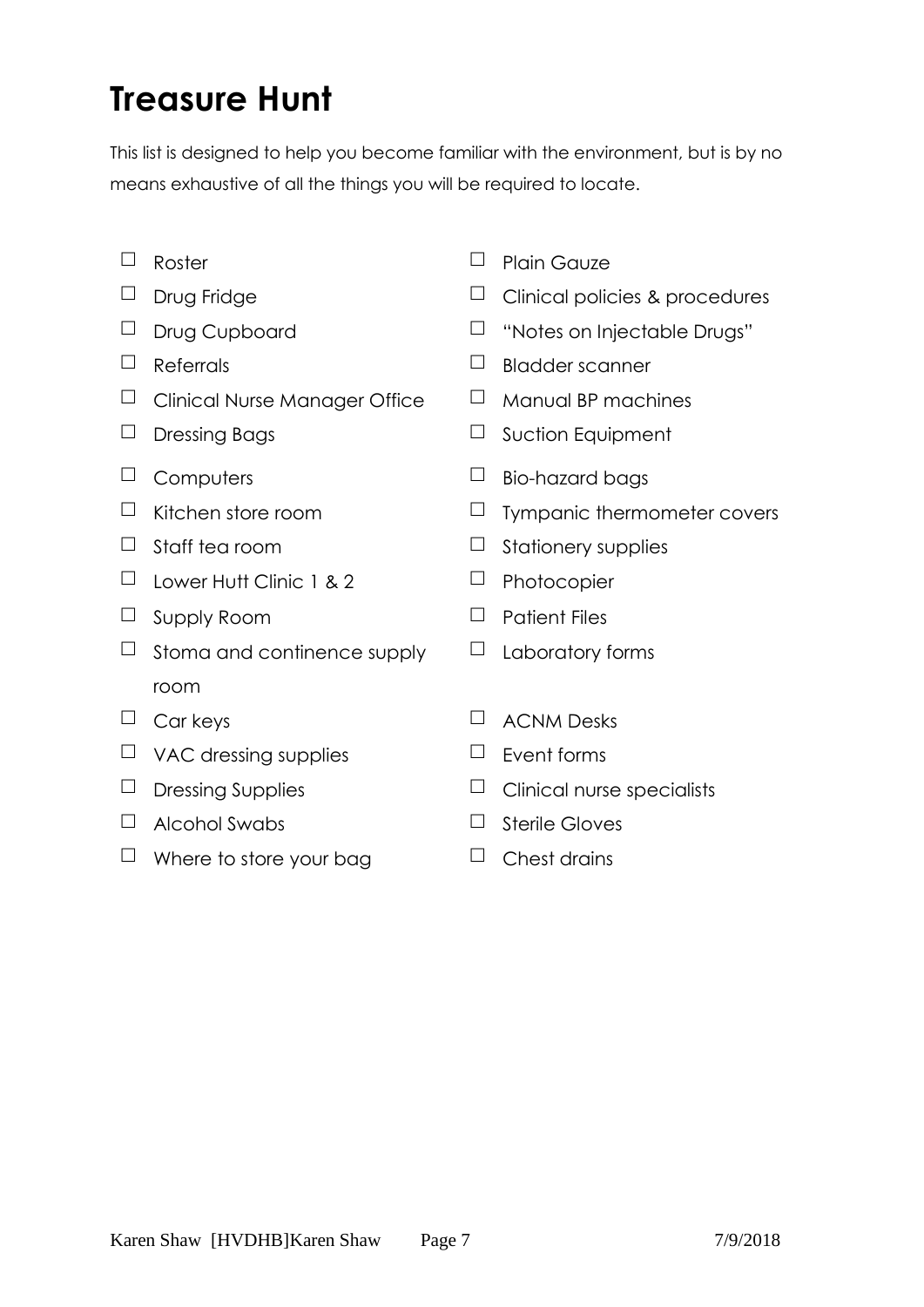#### **Objectives**

These are examples of some skills/ competencies that you may develop while in this clinical placement. These lists are not exhaustive and we expect you to seek out your own learning needs in addition. Please continue to develop these objectives during your placement and record any achievements or experiences. Your preceptor will look over these weekly and may add to/ adjust them.

For example:

- The provision of appropriate care to the patient and whanau with support and supervision from the preceptor, including
	- Accurate assessment
	- Competent implementation of care
	- Documentation
	- Referrals
	- Gain an understanding of the multidisciplinary team
	- Practice good infection control measures
	- $-$  To complete a wound assessment and carry out the wound care plan.
	- $-$  To provide catheter care under the guidance of the preceptor
	- $-$  To observe IV therapy in the community
	- To complete a personal cares assessment and refer patients onto

appropriate services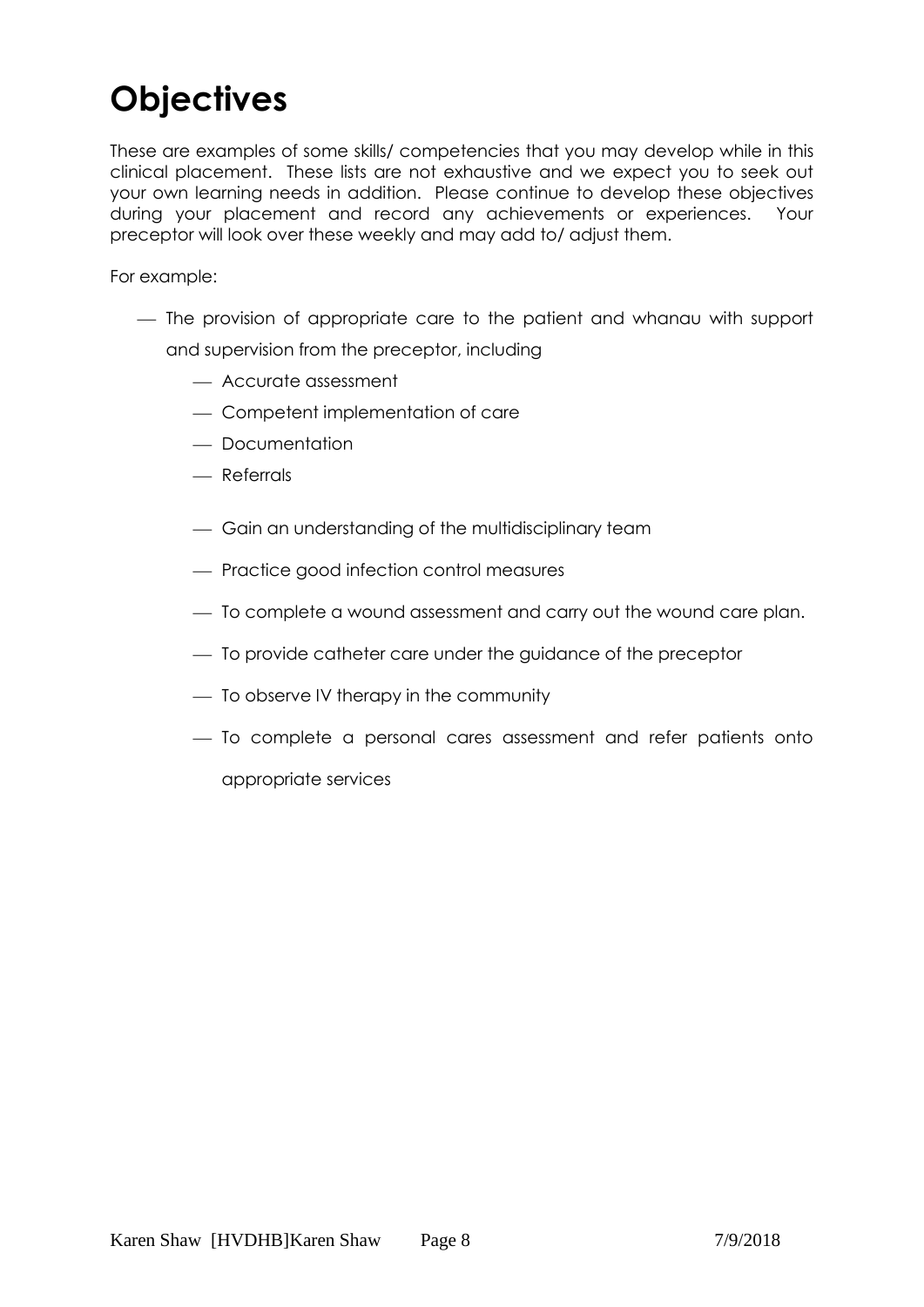#### **Common Presentations to Community Health**

Please explain or list some of the common presentations for your ward/unit. This helps to focus the student and gives them specific areas to research prior to and during the placement.

For example:

Common presentations managed within community health are:

- Personal cares post a hospital admission
- Wound care and compression bandaging
- Drain cares
- Catheter management (IDC/SPC)
- $-$  IV therapy
- Medication support/administration
- Spinal Injury
- Post-operative wound care
- Chronic wound care
- Post-acute illness recovery
- Exacerbation of COPD
- $-$  Pneumonia
- Peripheral vascular disease
- $-$  Incontinence
- Stoma therapy
- Oncology treatment symptom control
- Palliative care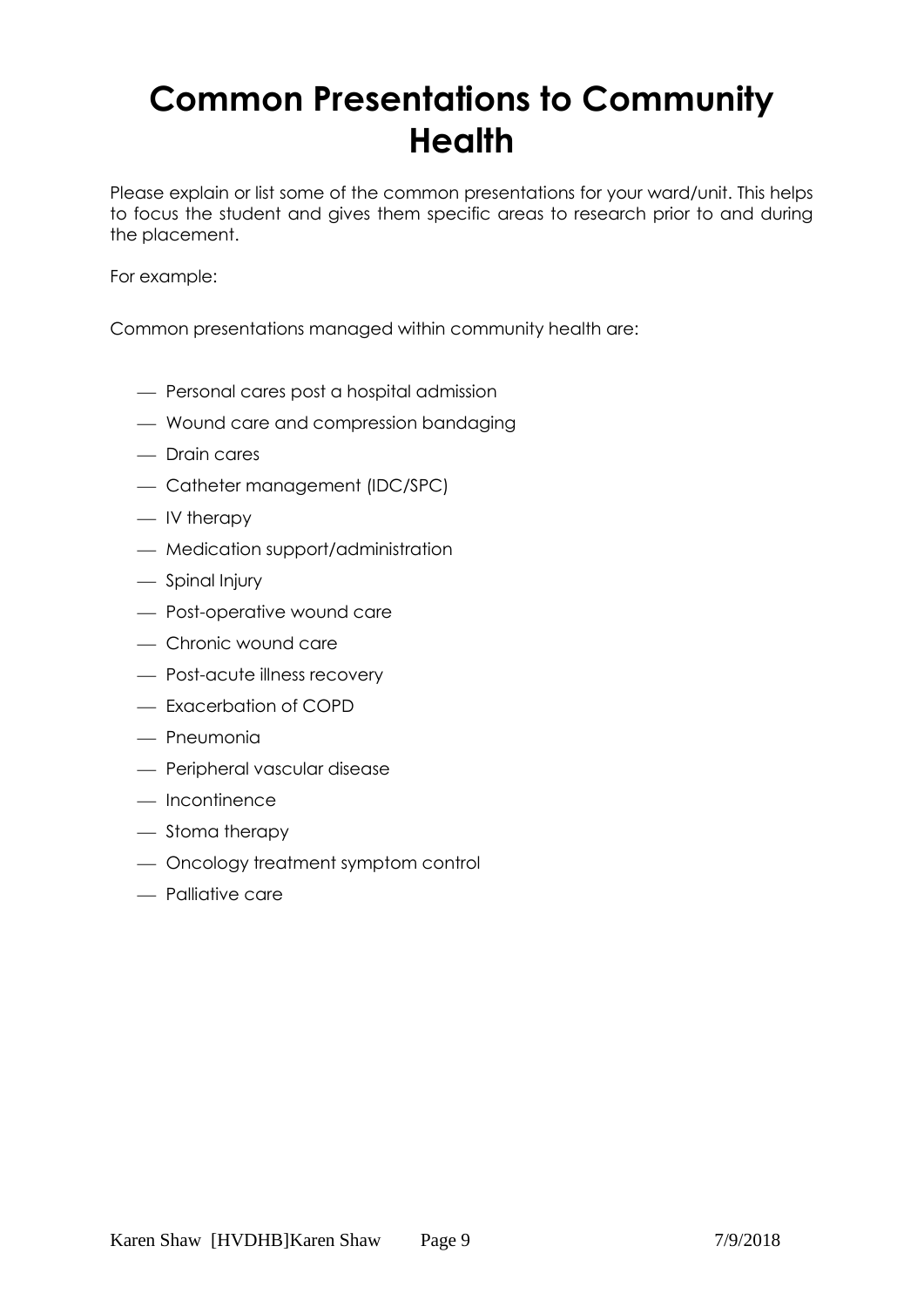#### **Common Medications**

We see a number of patients in the community to support them with their medication or administer it to them

These include

- $-$  Insulin
- B12 injections
- Fentanyl patches
- IV antibiotics this may be via a push, infusion or infuser bottle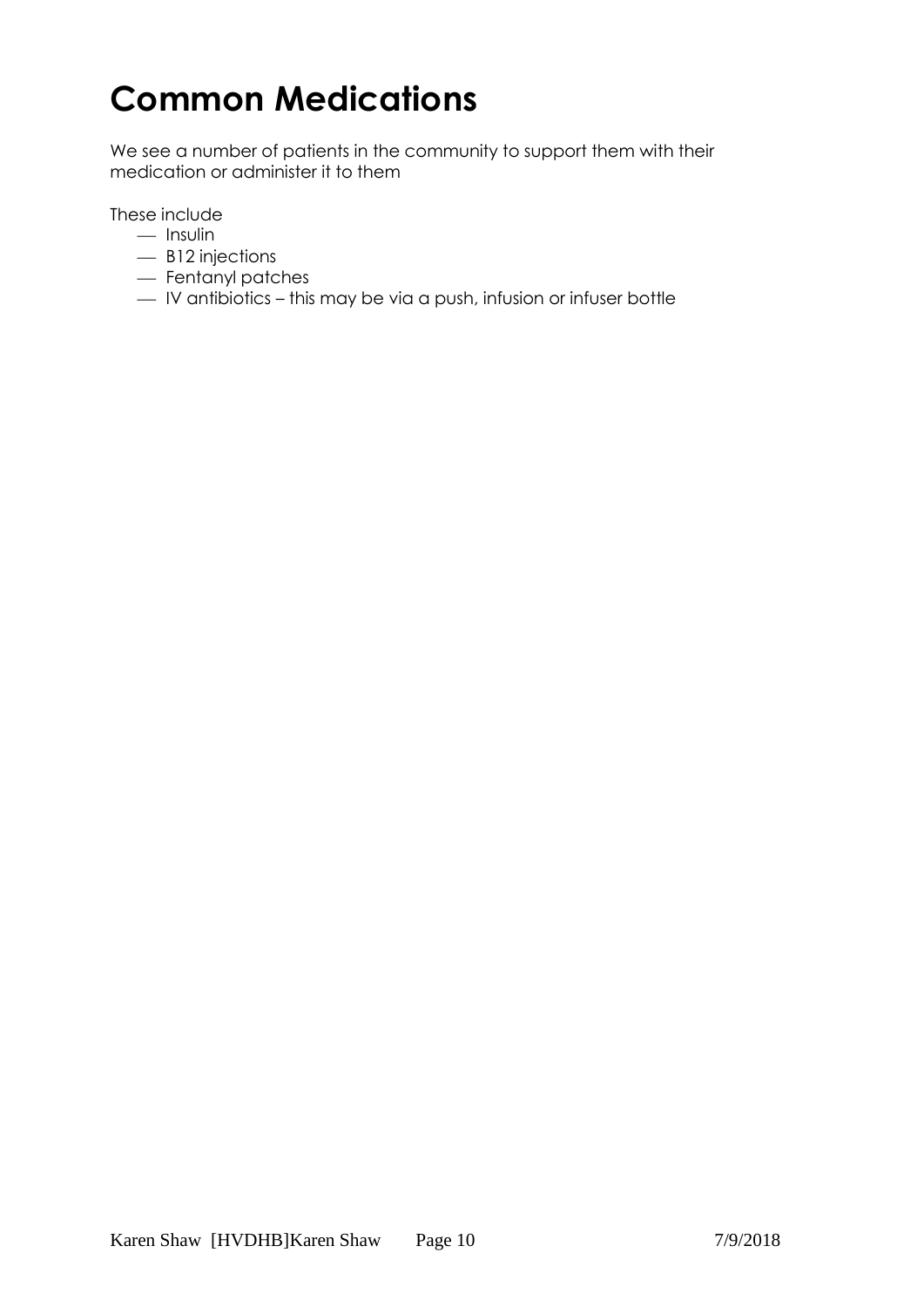#### **Pre-reading/Resources**

Please add any pre-reading you recommend or resources to support students learning. Avoid including whole articles or pictures/photos as these make documents difficult to download and costly to print.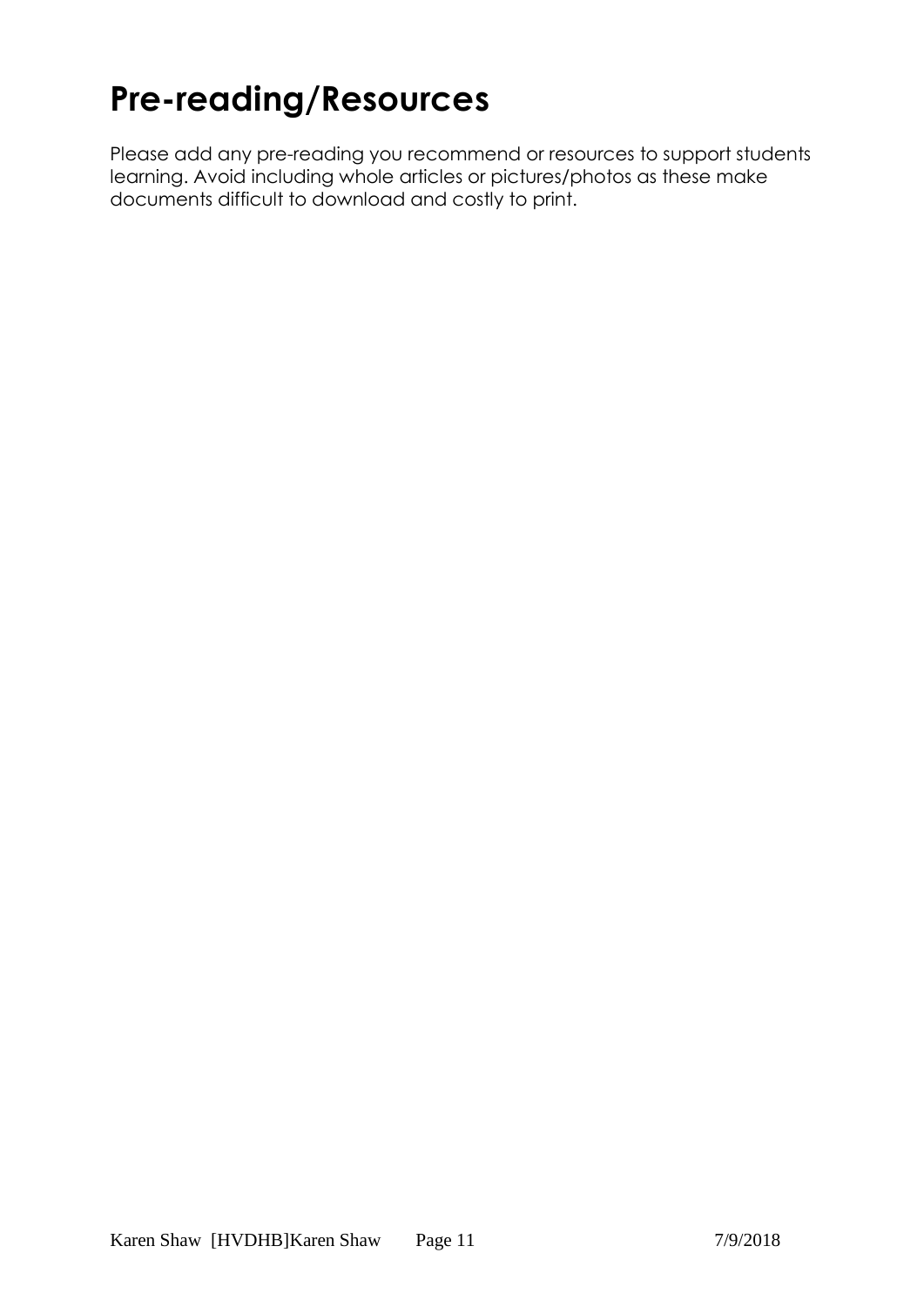#### **Evaluation of your Clinical Preceptor**

Please return your evaluation to Angeline (Nurse Educator)

Name of Preceptor\_\_\_\_\_\_\_\_\_\_\_\_\_\_\_\_\_\_\_\_\_\_\_\_\_\_\_\_\_\_\_\_\_\_\_\_\_ Date\_\_\_\_\_\_\_\_\_\_

#### **E =** Excellent **VG =** Very Good **S =** Satisfactory **NI =** Needs Improvement

Please read the following statements then tick the box that best indicates your experience

| My Preceptor:                                                                  | E | <b>VG</b> | <sub>S</sub> | ΝI |
|--------------------------------------------------------------------------------|---|-----------|--------------|----|
| Was welcoming and expecting me on the first day                                |   |           |              |    |
| Was a good role model and demonstrated safe and<br>competent clinical practice |   |           |              |    |
| Was approachable and supportive                                                |   |           |              |    |
| Acknowledged my previous life skills and knowledge                             |   |           |              |    |
| Provided me with feedback in relation to my clinical<br>development            |   |           |              |    |
| Provided me with formal and informal learning<br>opportunities                 |   |           |              |    |
| Applied adult teaching principals when teaching in<br>the clinical environment |   |           |              |    |

Describe what your preceptor did well

Describe anything you would like done differently

Signed:\_\_\_\_\_\_\_\_\_\_\_\_\_\_\_\_\_\_\_\_\_\_\_\_\_\_\_\_ Name:\_\_\_\_\_\_\_\_\_\_\_\_\_\_\_\_\_\_\_\_\_\_\_\_\_\_